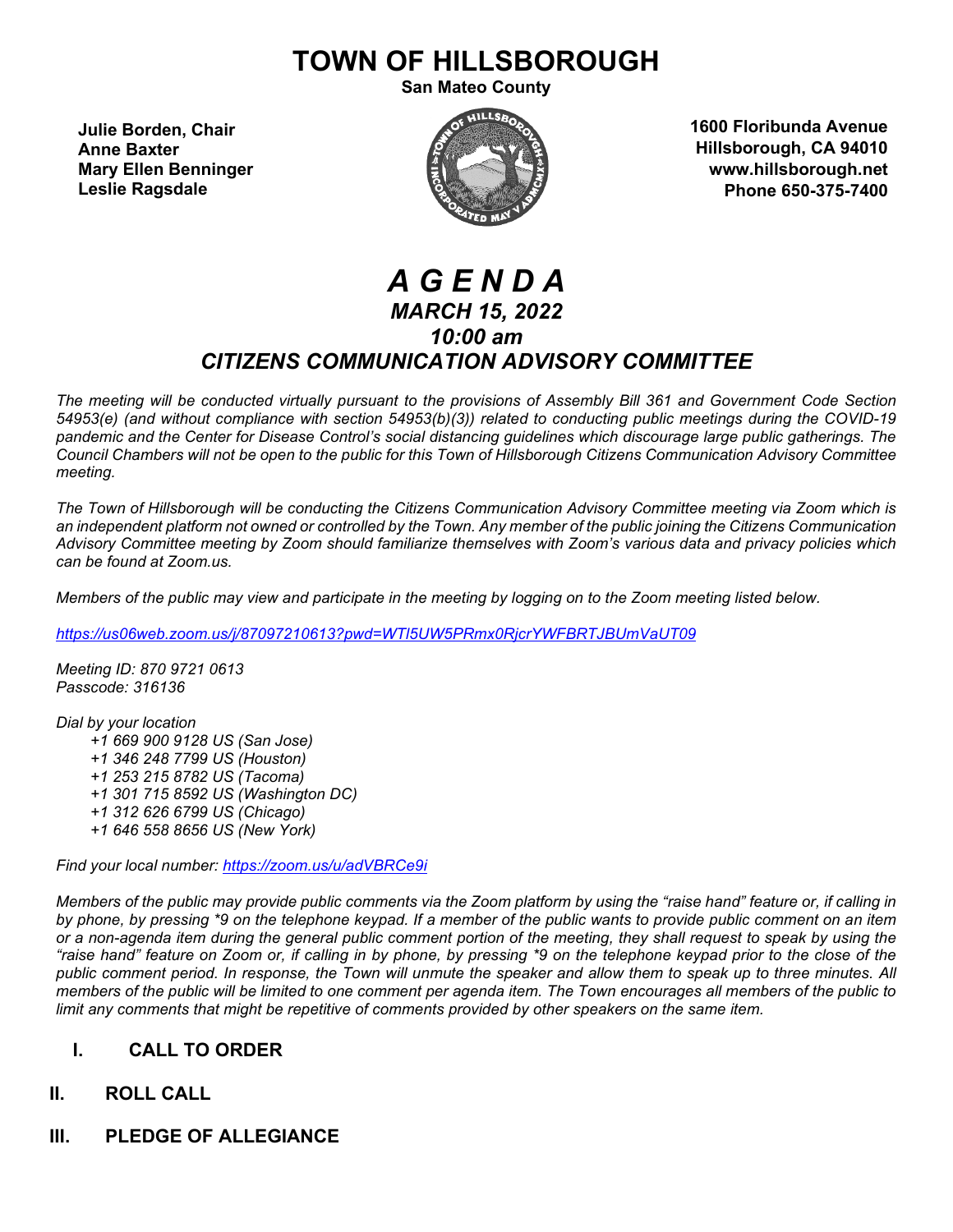Agenda – Citizens Communication Advisory Committee March 15, 2022 Page 2

## **IV. MINUTES: February 15, 2021**

## **V. PRESENTATION: Town Council Update**

#### **VI. PUBLIC COMMENT I:**

*This portion of the meeting is reserved for persons wishing to address the Citizens Communication Advisory Committee on any matter not on the agenda. Members of the public may provide comments via the Zoom platform by using the "raise hand" feature or, if calling in by phone, by pressing \*9 on the telephone keypad. In response, the Town will unmute the speaker and allow them to speak on any topic for up to three minutes. If there appears to be a large number of speakers, speaking time may be reduced to no less than 2 minutes, at the discretion of the Chair. Members of the public are limited to one comment at this time. State law prohibits the Citizens Communication Advisory Committee from discussing or acting on non-agenda items, and generally limits the ability of the Citizens Communication Advisory Committee to respond to any public comments made regarding non-agenda items.*

#### **VII. NEW BUSINESS:**

1. E-Announcement Topics

#### **VIII. DISCUSSION:**

- 2. Staff Updates
- 3. Mobile App Discussion
- 4. Newsletter Process Discussion & Proposed Work Plan
- 5. 2022 Q2 Newsletter Topics

#### **IX. PUBLIC COMMENT II:**

*This portion of the meeting is reserved for persons wishing to address the Citizens Communication Advisory Committee on any matter not on the agenda. Members of the public may provide comments via the Zoom platform by using the "raise hand" feature or, if calling in by phone, by pressing \*9 on the telephone keypad. In response, the Town will unmute the speaker and allow them to speak on any topic for up to three minutes. If there appears to be a large number of speakers, speaking time may be reduced to no less than 2 minutes, at the discretion of the Chair. Members of the public are limited to one comment at this time. State law prohibits the Citizens Communication Advisory Committee from discussing or acting on non-agenda items, and generally limits the ability of the Citizens Communication Advisory Committee to respond to any public comments made regarding non-agenda items.*

## **X. ADJOURNMENT**

### **SPECIAL ACCOMMODATIONS:**

*If you need a disability-related modification or accommodation, including auxiliary aids or services, to participate in the Citizens Communication Advisory Committee meeting, or if you need an agenda in an alternate form, please contact the City Clerk at 375-7412 at least 24 hours before the scheduled Citizens Communication Advisory Committee meeting.*

## **ATTACHMENTS:**

*Any items listed as "Attachments" to the agenda are available on the Town's website or at the City Clerk's office.*